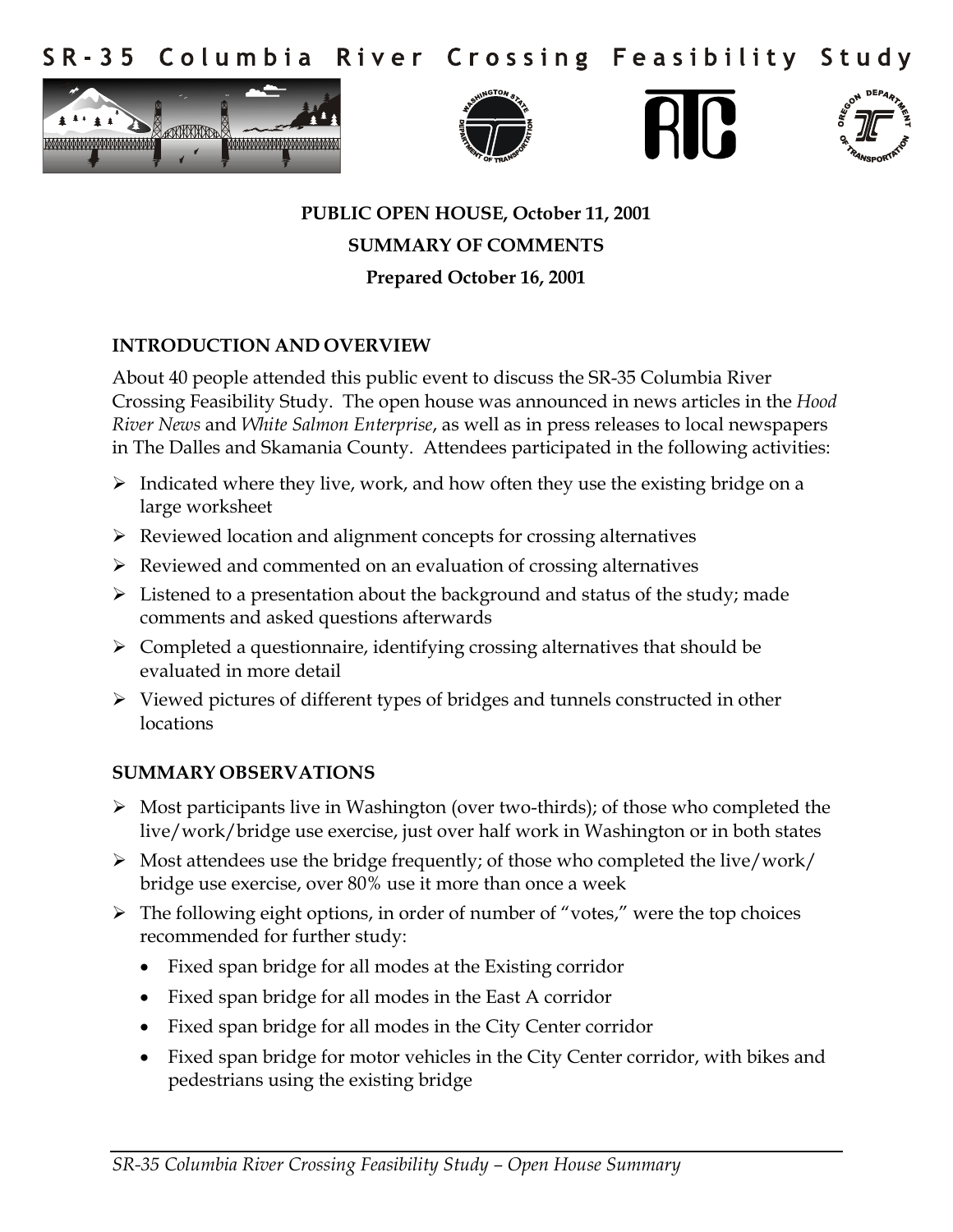- Tunnel for motor vehicles in the City Center corridor, with bikes and pedestrians using the existing bridge
- Tunnel for all modes in the existing corridor
- Fixed span bridge for motor vehicles in the existing corridor, with bikes and pedestrians using the existing bridge
- Retrofit of the existing bridge

# **OPEN HOUSE RESULTS**

A summary of the results of each activity follows.

# **LIVE/WORK/BRIDGE USE MAP**

Of those who participated in this exercise, twenty-three live in Washington and five in Oregon. Twelve people work in Washington, ten in Oregon, and three in both Washington and Oregon. Nine people said they use the bridge daily, thirteen 2-3 times per week, three once a week, and two once a month or so. Results are summarized in the following table.

| <b>Location</b>            | Live | <b>Work</b> |
|----------------------------|------|-------------|
| Washington                 | 23   | 12          |
| Oregon                     | 5    | 10          |
| Both Washington and Oregon |      | 3           |
| <b>Bridge Use</b>          |      |             |
| Daily                      |      | 9           |
| 2-3 Times Per Week         |      | 13          |
| Once a Week                |      | 3           |
| Only on Weekends           |      | 0           |
| Once a Month or So         |      | 2           |
| Not at All                 |      | 0           |

## **ALTERNATIVES EVALUATION**

Participants viewed maps and diagrams of each alternative, as well as the results of a preliminary technical evaluation of them, including a summary of relative impacts related to a variety of criteria. Comments from participants follow.

## *East A Corridor (near SDS)*

 East A Corridor would be coming into Bingen on Cedar Street. I am worried about the stone house (one outstanding house) on the east side of Cedar. There also are many other residents in this area.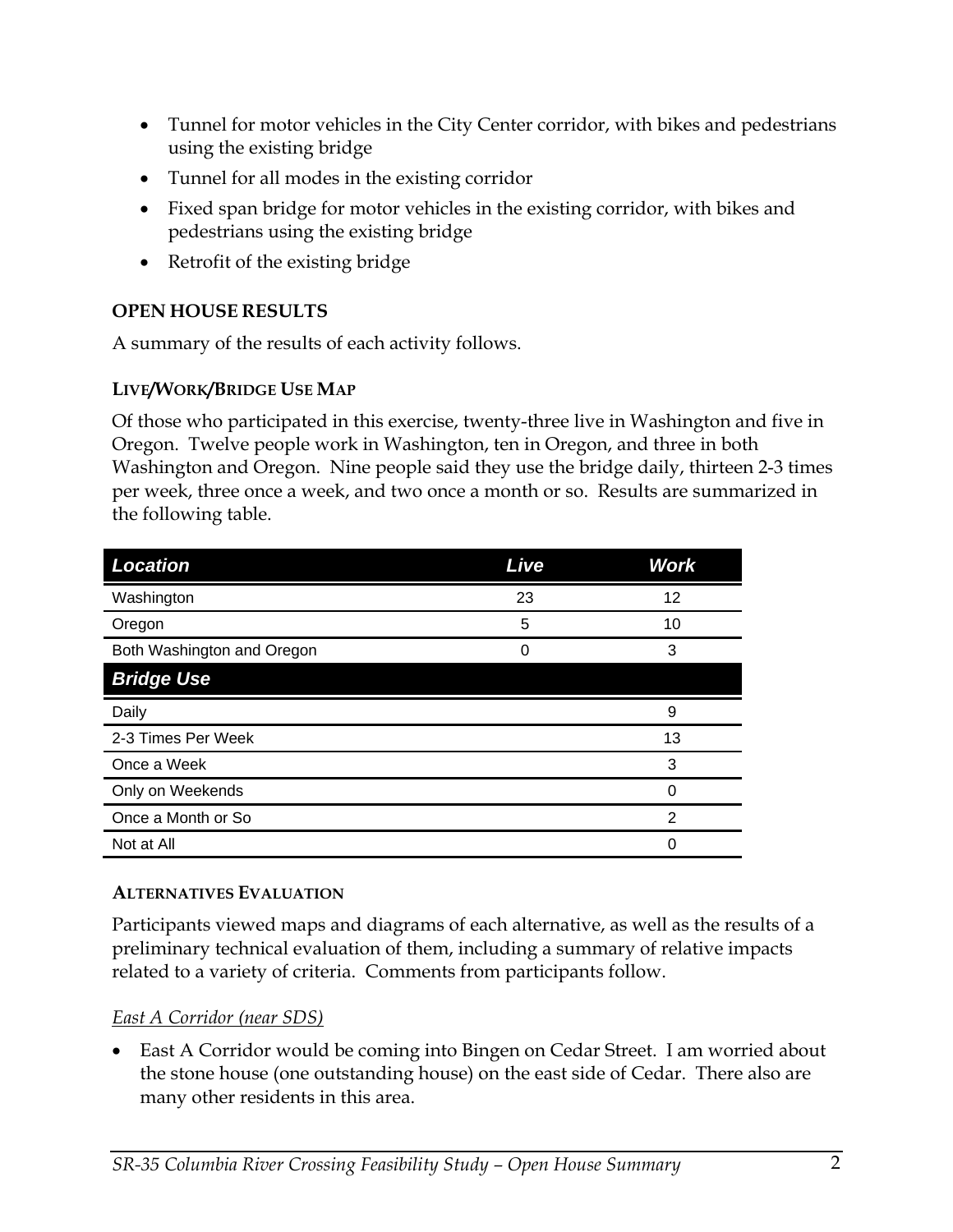- The Bingen marsh/lake would be impacted negatively, including increased noise and pollution, and Peregrine (Falcon) hunting patterns cross the road from power line to pond.
- Do SDS Lumber trucks from Oregon turn left on SR-14 then left again into SDS? (A crossing in this location) could cause a huge congestion problem. Also, trucks will be coming up hill at SR-14 from an underpass.

## *Existing Corridor (Oregon side)*

- Please be explicit in regards to the plans for the I-84 interchange. Many of us feel it must be redesigned if the existing corridor bridge option is adopted.
- Look at reconstructing the interchange if the bridge is kept in the same location.

#### *City Center Corridor (Washington side)*

- How can a "T" intersection handle projected traffic?
- Concerned with traffic problems on Washington side, i.e., Highway 14 is narrow and flows very fast.

#### **PRESENTATIONS**

During the meeting, Dale Robins, project manager for the Southwest Washington Regional Transportation Council, and Chuck Green, consulting team project manager from Parsons Brinckerfhoff, summarized the background and status of the project. They indicated that since our last public open house in March, 2001, the consulting and management teams for the project have conducted the following activities:

- **Further evaluated the crossing corridors** presented at the open house last March and recommended two corridors be eliminated from further study (the West and East B corridors). The Local Advisory and Steering Committees for the project agreed with those recommendations.
- **Developed and started evaluating specific alternative facilities** for further study and recommended some of those be eliminated or retained for more detailed evaluation. These alternatives have been evaluated against a wide range of criteria that correspond to the purpose, need and objectives for this study (e.g., moving people and goods across the bridge, minimizing impacts on the environment and addressing economic conditions and impacts). Of the initial 17 options, have recommended that nine be eliminated from further consideration and the remaining eight be studied in more detail. A "no action" alternative also must be studied per federal regulatory requirements.
- **Reviewed the results of the evaluation with the project's Local Advisory and Steering committees**. They also have recommended which alternatives should be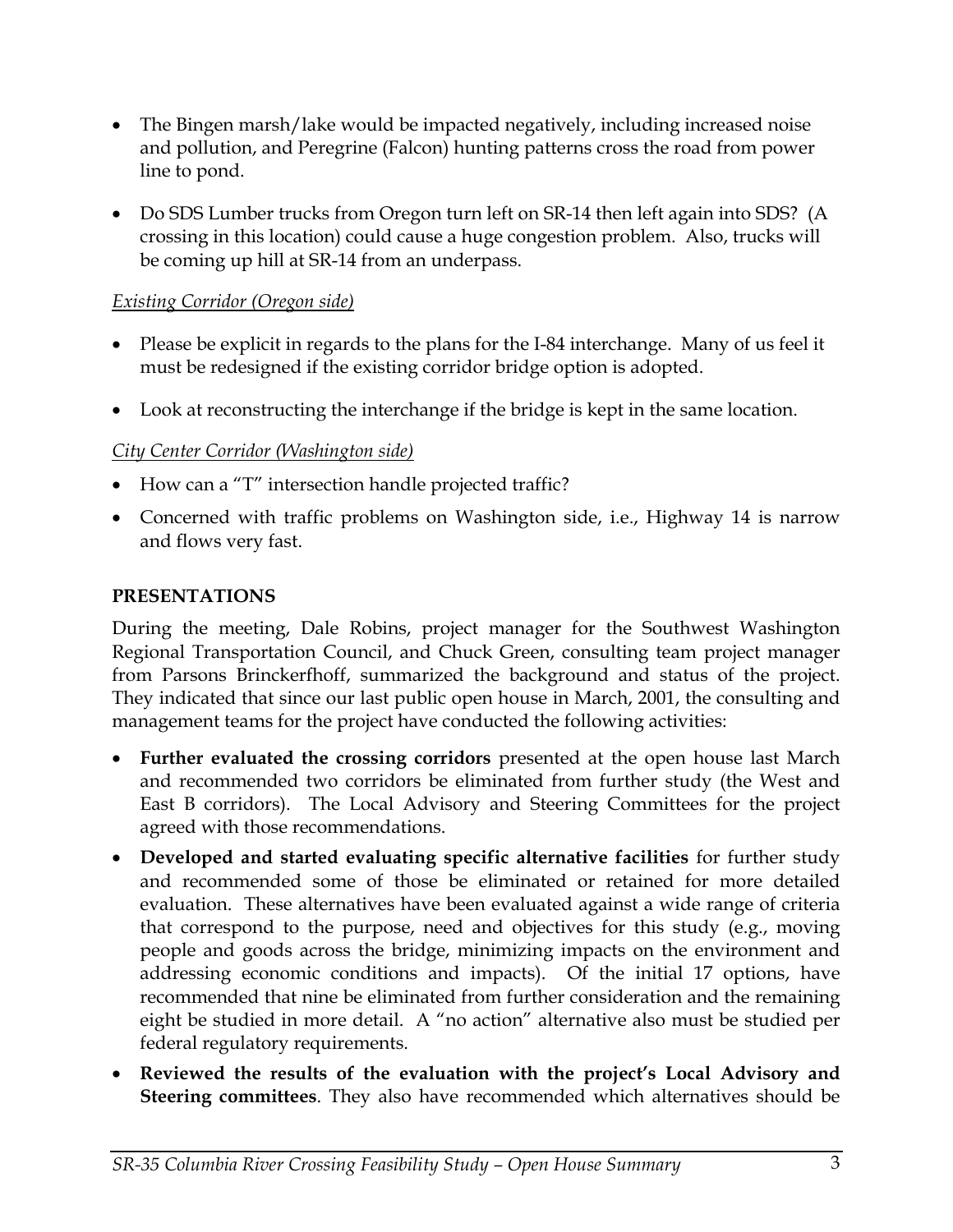eliminated or carried further. Most committee recommendations are consistent with those from staff and consultants but some differ.

- **Worked with regulatory agencies to develop a purpose and need statement** for the project, as required by environmental regulations; currently coordinating with those agencies to refine the purpose and need statement and review and refine criteria and alternatives for the study.
- **Began preparing to conduct a random sample survey** of local residents and others who use the existing bridge to help find out how much need people feel there is for a new or improved crossing and how much they might be willing to pay locally to build and operate it. The results of that survey will be used to help evaluate the financial feasibility of a proposed new or improved facility.

The next steps will be to further analyze and narrow the list of potential alternatives. Then, if warranted, an Environmental Impact Statement will be prepared to evaluate the final set of alternatives, and finally, a preferred alternative will be recommended, as well as short and long term financing strategies.

Comments and questions followed the presentations and are paraphrased below. Answers from staff and consultants are show in *italics*.

| Question: | How often is the bridge raised?                                                                                                                                                                                                                                                                                                                                                                                                                                                                                                                                      |
|-----------|----------------------------------------------------------------------------------------------------------------------------------------------------------------------------------------------------------------------------------------------------------------------------------------------------------------------------------------------------------------------------------------------------------------------------------------------------------------------------------------------------------------------------------------------------------------------|
| Answer:   | The bridge is raised about once a month to allow ships to pass or test the lift<br>mechanism.                                                                                                                                                                                                                                                                                                                                                                                                                                                                        |
| Question: | Will you have models of possible bridges to review at the public open<br>house tentatively scheduled for February, 2002?                                                                                                                                                                                                                                                                                                                                                                                                                                             |
| Answer:   | We probably will have sketches or photos that are more representative of actual<br>options. We may construct a model later in the study or bring a model from a<br>similar project elsewhere.                                                                                                                                                                                                                                                                                                                                                                        |
| Question: | Is the Gorge Commission going to be involved in this project, including<br>reviewing possible bridge designs?                                                                                                                                                                                                                                                                                                                                                                                                                                                        |
| Answer:   | We presented information about the project to members of the Commission earlier<br>in the week. We expect them to participate in the design workshop with members<br>of the Local Advisory and Steering committees.                                                                                                                                                                                                                                                                                                                                                  |
| Question: | Will you have cost estimates in February?                                                                                                                                                                                                                                                                                                                                                                                                                                                                                                                            |
| Answer:   | We hope to have more refined cost estimates by then. At this point, our estimates<br>are very rough because we have not designed the crossing in detail.<br>Consequently, we are just using relative ratings to describe the costs. Costs for<br>alternatives with high cost ratings are typically 2-3 times higher than those<br>alternatives with low cost ratings. Also, we only have developed construction<br>costs at this time. We do not have enough information to determine land<br>acquisition or mitigation costs. Tunnels are the highest cost options. |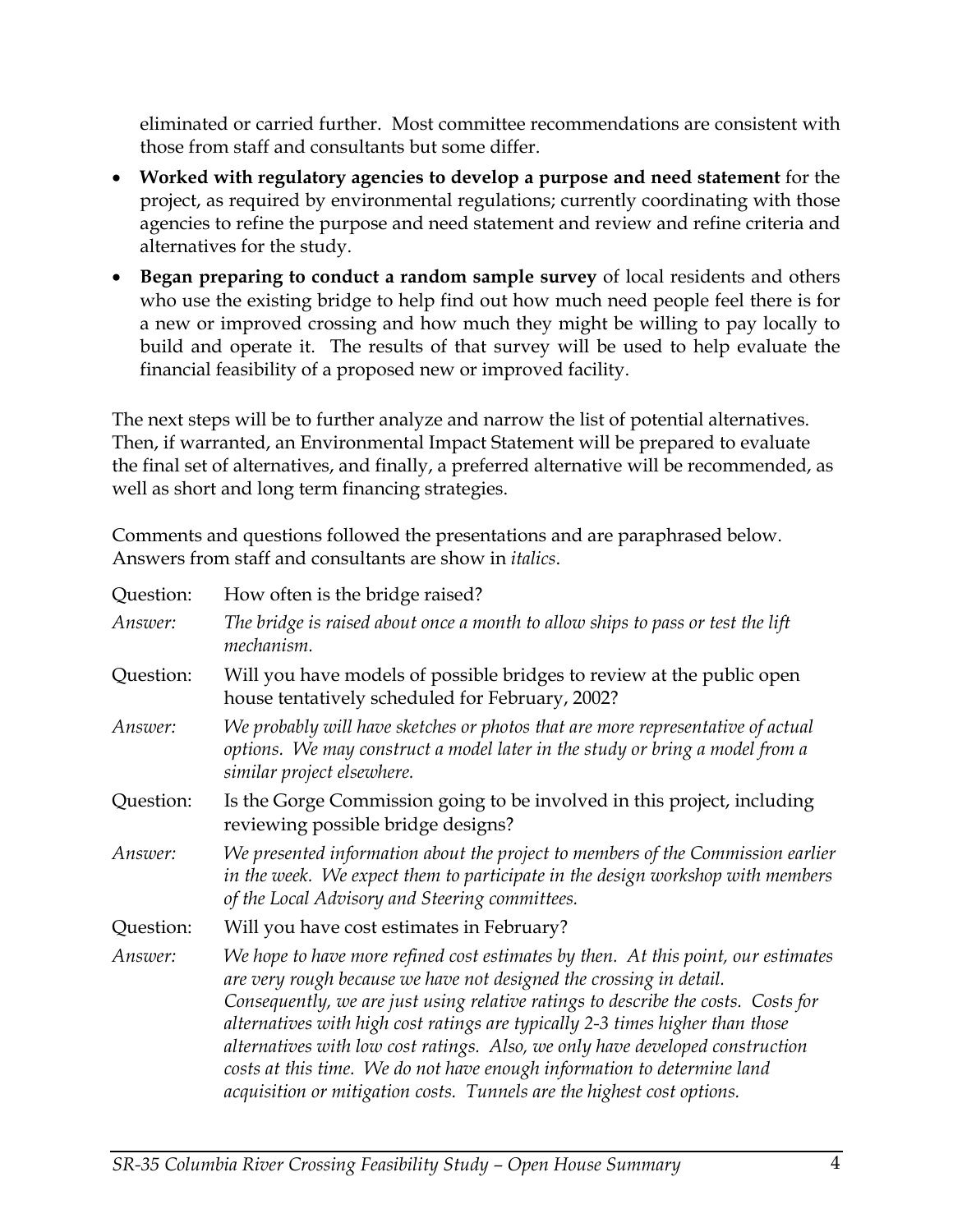| Question: | Will you know who will pay for a new or improved bridge and how much<br>in February?                                                                                                                                                                                                                                                                                                                                                                                                                                                                                                                                                                                                                                                                                                                    |
|-----------|---------------------------------------------------------------------------------------------------------------------------------------------------------------------------------------------------------------------------------------------------------------------------------------------------------------------------------------------------------------------------------------------------------------------------------------------------------------------------------------------------------------------------------------------------------------------------------------------------------------------------------------------------------------------------------------------------------------------------------------------------------------------------------------------------------|
| Answer:   | We will not know how much all agencies might contribute but we will know<br>something about the potential amount of local match funds. That information<br>will help us determine how much state and federal matching funds would be<br>needed. We probably will not know all this until late 2002.                                                                                                                                                                                                                                                                                                                                                                                                                                                                                                     |
| Question: | Is the tunnel option at all practical or are we wasting our time in<br>suggesting that it be studied further?                                                                                                                                                                                                                                                                                                                                                                                                                                                                                                                                                                                                                                                                                           |
| Answer:   | The tunnel may be a promising option. It is likely to cost significantly more<br>money to construct but it is a good alternative to study in terms of lower impacts<br>on things such as fish, noise, visual impacts, and windsurfing. We are not<br>wasting time by considering it further.                                                                                                                                                                                                                                                                                                                                                                                                                                                                                                            |
| Comment:  | I would typically recommend a more cost-effective option but maybe a<br>tunnel is the best alternative. Some people may think it is ridiculous.                                                                                                                                                                                                                                                                                                                                                                                                                                                                                                                                                                                                                                                         |
| Question: | How large would the tunnel be?                                                                                                                                                                                                                                                                                                                                                                                                                                                                                                                                                                                                                                                                                                                                                                          |
| Answer:   | Probably two lanes. We are developing new 20-year traffic estimates but at this<br>time we only see a need for two lanes.                                                                                                                                                                                                                                                                                                                                                                                                                                                                                                                                                                                                                                                                               |
| Question: | Would bikes and pedestrians use the tunnel?                                                                                                                                                                                                                                                                                                                                                                                                                                                                                                                                                                                                                                                                                                                                                             |
| Answer:   | We assume they would not. This alternative assumes that the existing bridge<br>would be used for bikes/pedestrians. There are security issues with<br>bikes/pedestrians in the tunnel. We also will look at ownership issues in the next<br>tier of the study. A tunnel could cost anywhere from \$250 to 350 million. A new<br>or improved bridge may cost \$100 - 200 million in construction costs only.                                                                                                                                                                                                                                                                                                                                                                                             |
| Question: | A Highway 101 bypass in Gray's Harbor has been discussed for 20 years<br>without anything being built. What is the timeframe here?                                                                                                                                                                                                                                                                                                                                                                                                                                                                                                                                                                                                                                                                      |
| Answer:   | Nothing will be built particularly soon. It is difficult to say. The environmental<br>process would take two years (2003). Completing that would allow the final<br>design to start. No federal funding for construction of a new facility has been<br>earmarked yet. Federal money likely would need to account for the bulk of the<br>cost for a new or improved facility. The federal transportation authorization cycle<br>is every six years. We also do not know how much money state or local<br>governments would or could contribute. It probably will be six to 20 years before<br>anything is built. If a new river crossing is to become a reality, the local<br>community will need to help pay for the facility and get funding support from<br>federal and state agencies and officials. |
| Question: | What is the traffic volume/year on the bridge?                                                                                                                                                                                                                                                                                                                                                                                                                                                                                                                                                                                                                                                                                                                                                          |
| Answer:   | There are an average of about 7,500 cars per day translating to 2 - 2.3 million<br>vehicles per year.                                                                                                                                                                                                                                                                                                                                                                                                                                                                                                                                                                                                                                                                                                   |
| Comment:  | It seems like revenues from tolls or other fees, given that level of use,<br>would make a good local match.                                                                                                                                                                                                                                                                                                                                                                                                                                                                                                                                                                                                                                                                                             |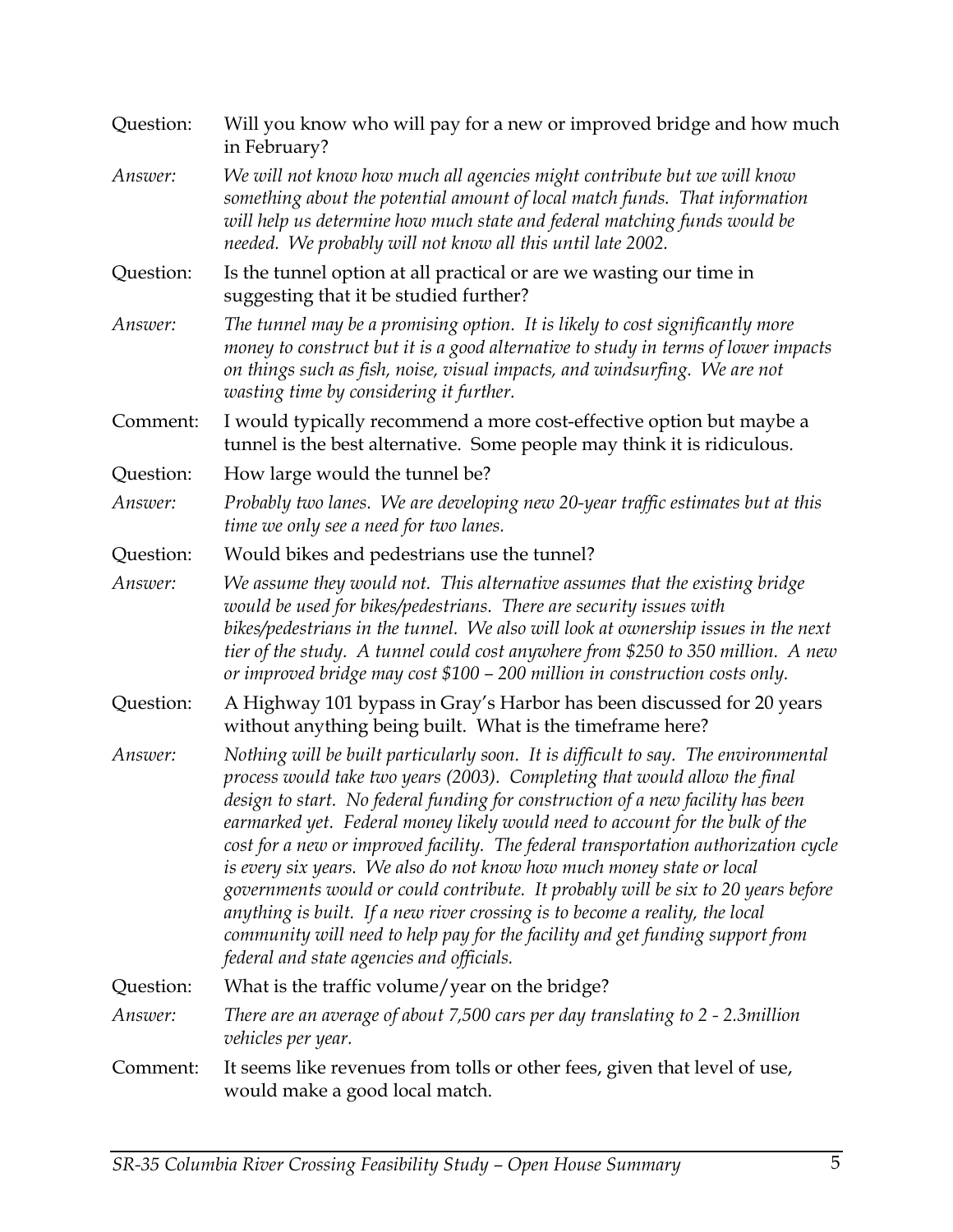*Comment: We also need to consider maintenance costs. Toll revenues will have to cover those costs for the existing bridge until a new bridge is built.* 

# **OPEN HOUSE QUESTIONNAIRE**

As noted above, participants were asked to complete a questionnaire, identifying eight alternatives that should be studied further. Nineteen (19) people completed the questionnaire. Results are summarized in the following table, with the top choices shaded and shown in bold. Specific comments about alternatives follow the table.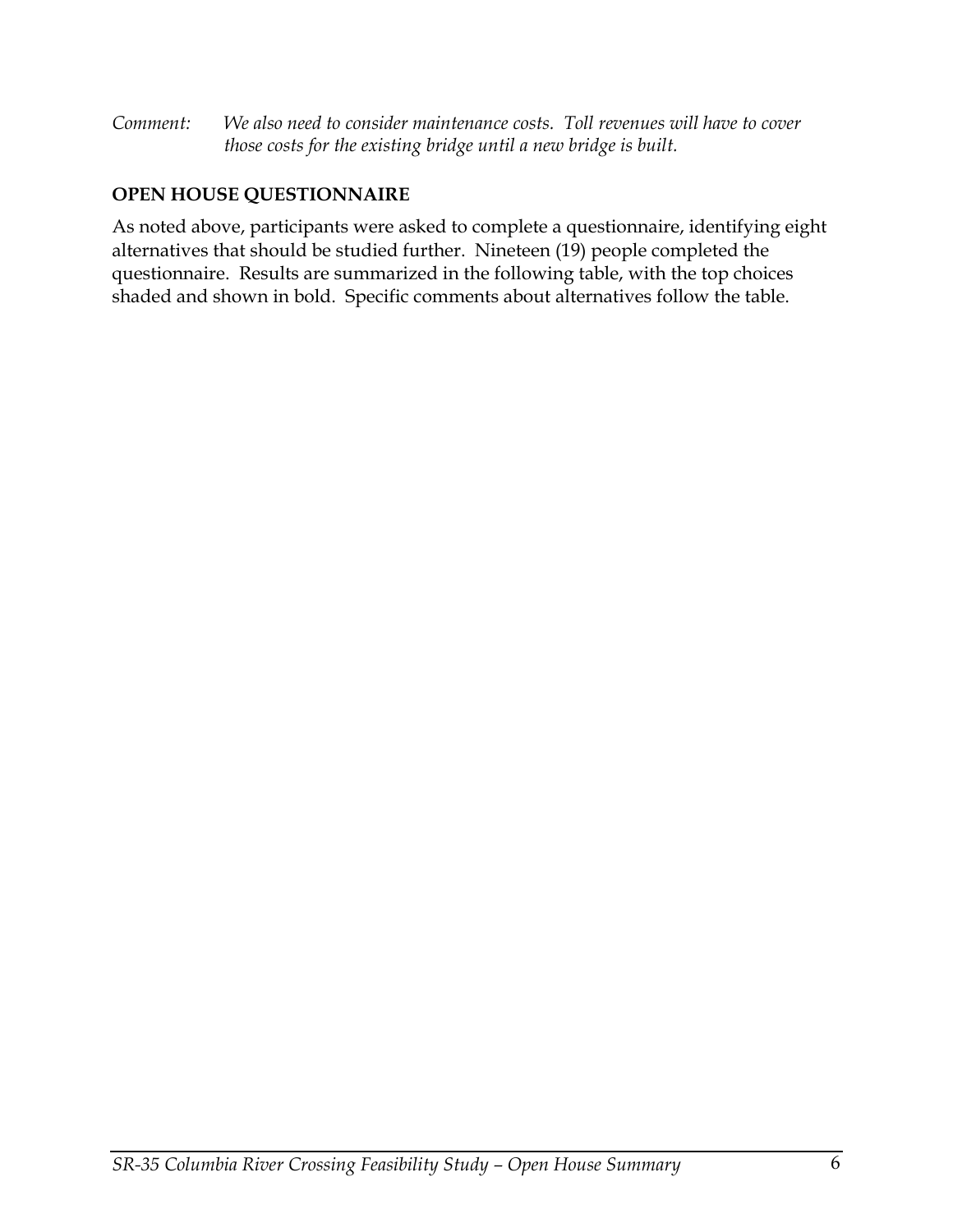| <b>City Center Corridor</b>                                                          |                | <b>Existing Corridor</b>                                                     |                         | <b>East A Corridor</b>                                          |              |
|--------------------------------------------------------------------------------------|----------------|------------------------------------------------------------------------------|-------------------------|-----------------------------------------------------------------|--------------|
| Facility                                                                             | Votes          | Facility                                                                     | Votes                   | Facility                                                        | Votes        |
| Floating Movable Bridge for<br>all Modes                                             | $\mathbf{1}$   | <b>Fixed Span Bridge for All Modes</b>                                       | 17                      | <b>Fixed Span Bridge for All</b><br><b>Modes</b>                | 11           |
|                                                                                      |                | Fixed Span Bridge with bikes and<br>pedestrians using the existing bridge    | 5                       |                                                                 |              |
| Movable Bridge with bikes<br>and pedestrians using the<br>existing bridge            | $\overline{0}$ | Movable Bridge with bikes and<br>pedestrians using the existing bridge       | $\overline{2}$          |                                                                 |              |
|                                                                                      |                | Tunnel with bikes and pedestrians using<br>the existing bridge               | $\overline{3}$          |                                                                 |              |
| Movable Bridge for all modes                                                         | $\mathbf{1}$   | <b>Tunnel for all modes</b>                                                  | 5                       | Movable bridge for all modes                                    | $\mathbf{1}$ |
|                                                                                      |                | Movable Bridge for all modes                                                 | $\mathbf{1}$            |                                                                 |              |
| <b>Fixed Span Bridge, with</b><br>bikes and pedestrians using<br>the existing bridge | 6              | Reversible traffic operations (one lane)<br>with bike and pedestrian pathway | $\overline{0}$          |                                                                 |              |
| <b>Fixed Span Bridge for All</b><br><b>Modes</b>                                     | 8              | <b>Retrofit of Existing Bridge</b>                                           | $\overline{\mathbf{4}}$ | Movable bridge with bikes and<br>pedestrians using the existing | 2            |
| Tunnel, with bikes and<br>pedestrians on the existing<br>bridge.                     | 6              | No Action                                                                    | 2                       | bridge                                                          |              |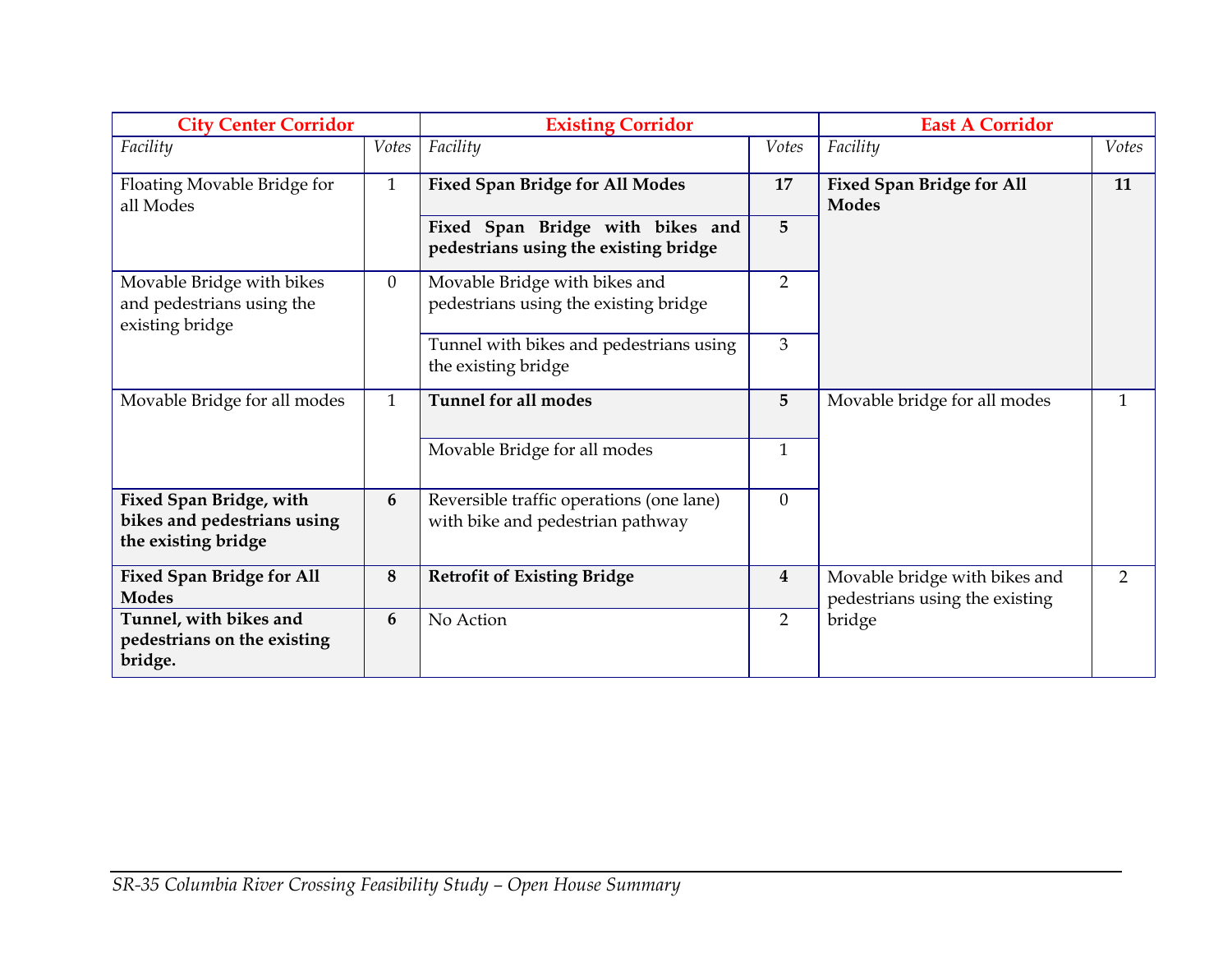## General or Corridor Related Comments

- I think the existing location is best.
	- The City Center idea disrupts park and recreation areas south, and comes into a very narrow corridor north.
	- The Bingen idea disrupts homeowners, parks and wetlands.
	- Both of these ideas create new development where quieter areas exist now. This is an undesirable consequence.
- If the new bridge can look attractive, concrete may be the cheapest alternative. Maybe decorate it with natural rocks? Steel looks good. A tunnel might be okay, but expensive.
- We should not have to pay a higher toll than we do now. The old bridge was paid for long ago. We should have a low maintenance one built next time.
- Bikes and pedestrians using the existing bridge is a nice idea, but economically I do not feel that this is feasible.
- A tunnel is not a good option because of the geography and geology of the area. It is too expensive.
- Most desirable is a fixed-span bridge for all modes, either the Existing or East Corridor. City Center is less desirable. The existing bridge is unable to handle present or future motor traffic or bicycle/pedestrian traffic, and it will not be economically feasible to maintain it for bicycle/pedestrian traffic only. This suggests one bridge to replace it which handles all traffic. Tunnel is not economically justifiable.
- I do not like the East A Corridor. It moves people away from Hood River and opens up undeveloped areas. It could be used to access casino.

## Comments About Specific Alternatives

- **City Center Corridor:** Fixed Span Bridge, with bikes and pedestrians using the existing bridge
	- Separates vehicles from bikes and pedestrians and keeps historic bridge.
- **City Center Corridor:** Tunnel, with bikes and pedestrians on the existing bridge
	- Would be fun but too expensive.
- **Existing Corridor:** Fixed Span Bridge with bikes and pedestrians using the existing bridge
	- Keeps historic bridge and separates vehicles from bikes/pedestrians.
- **Existing Corridor:** Movable Bridge with bikes and pedestrians using the existing bridge
	- Possible, but now you have to maintain two lift sections.
- **Existing Corridor:** Retrofit of Existing Bridge